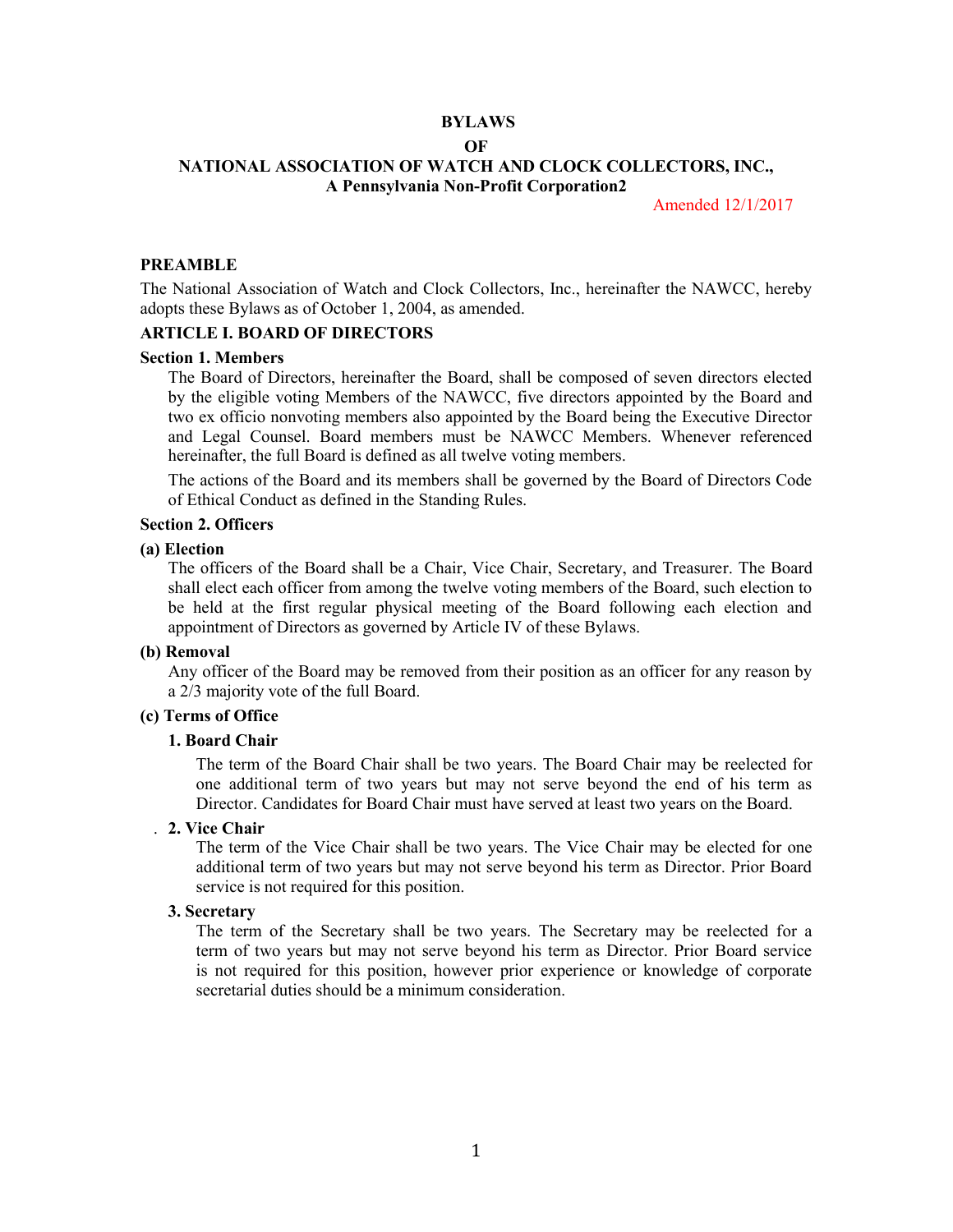### **4. Treasurer**

The term of the Treasurer shall be two years. The Treasurer may be reelected for an additional term of two years but not to serve beyond his term as Director. Prior Board service is not required for this position, however prior financial, accounting and/or business experience should be a minimum consideration.

## **Section 3. Responsibilities**

The duties of the officers shall be the usual duties pertaining to these offices. The officers and directors shall also perform any duties assigned to them by the Bylaws, by the Board, or by the Board Chair.

The duties of the directors shall be those duties pertaining to members of a not-for-profit Board of directors. Directors are individually responsible for understanding their statutory and fiduciary responsibilities as members of the Board, and shall perform their duties in accordance with applicable state and Federal codes and laws then in effect.

The Board shall have full authority to act in all matters of business except where the Articles of Incorporation, Bylaws, and Standing Rules specifically restrict or mandate actions of the Board.

The Board may delegate special assignments to its members. The Board shall declare null and void any practices or procedures on the part of any officer or committee that are not in accord with the Articles of Incorporation, Bylaws, and Standing Rules. The Board shall have the sole authority and discretion in all disputed matters and its decision shall be final.

### **Section 4. Compensation**

No voting member of the Board shall receive any compensation for services.

### **Section 5. Director Term of Office (amended 4/1/2015)**

The normal term of office for Director, other than ex-officio, shall be four years commencing at the first physical meeting of the Board following their election or appointment. After serving one term, incumbents are eligible to serve one additional consecutive term if reelected or reappointed. After serving two consecutive terms, no person may again serve as Director until one full term (4 years) has elapsed. A member appointed to fill a vacancy for the office of Director who has served more than one-half of a term shall be deemed to have served one full term.

### **Section 6. Meetings**

The Board shall meet together in two physical meetings each fiscal year, one being in conjunction with the Regular Annual Meeting and the second as scheduled by the Board.

The Board Chair or a majority of Directors may call a special meeting in a designated location at any time provided that notice is sent in writing or by electronic means to each member of the Board at least 15 days before the date of such meeting. The Board, by unanimous consent, may waive the 15-day notice to consider business that in the opinion of the Board Chair or a majority of Directors cannot wait the prescribed 15 days provided for special meetings.

The Board Chair shall submit to the Board and membership, at least 15 days before a physical Board meeting, an agenda of business to be brought before the Board. The agenda for a special meeting for which a waiver of the 15-day notice is requested will be submitted with the request for waiver.

In all months when the Board does not have a physical meeting, outstanding business may require board meetings that will be held utilizing electronic or other means in accordance with policies established by the Board in the Standing Rules. Agendas for all meetings of the Board will be presented according to such policies. **(amended 4/1/2015)**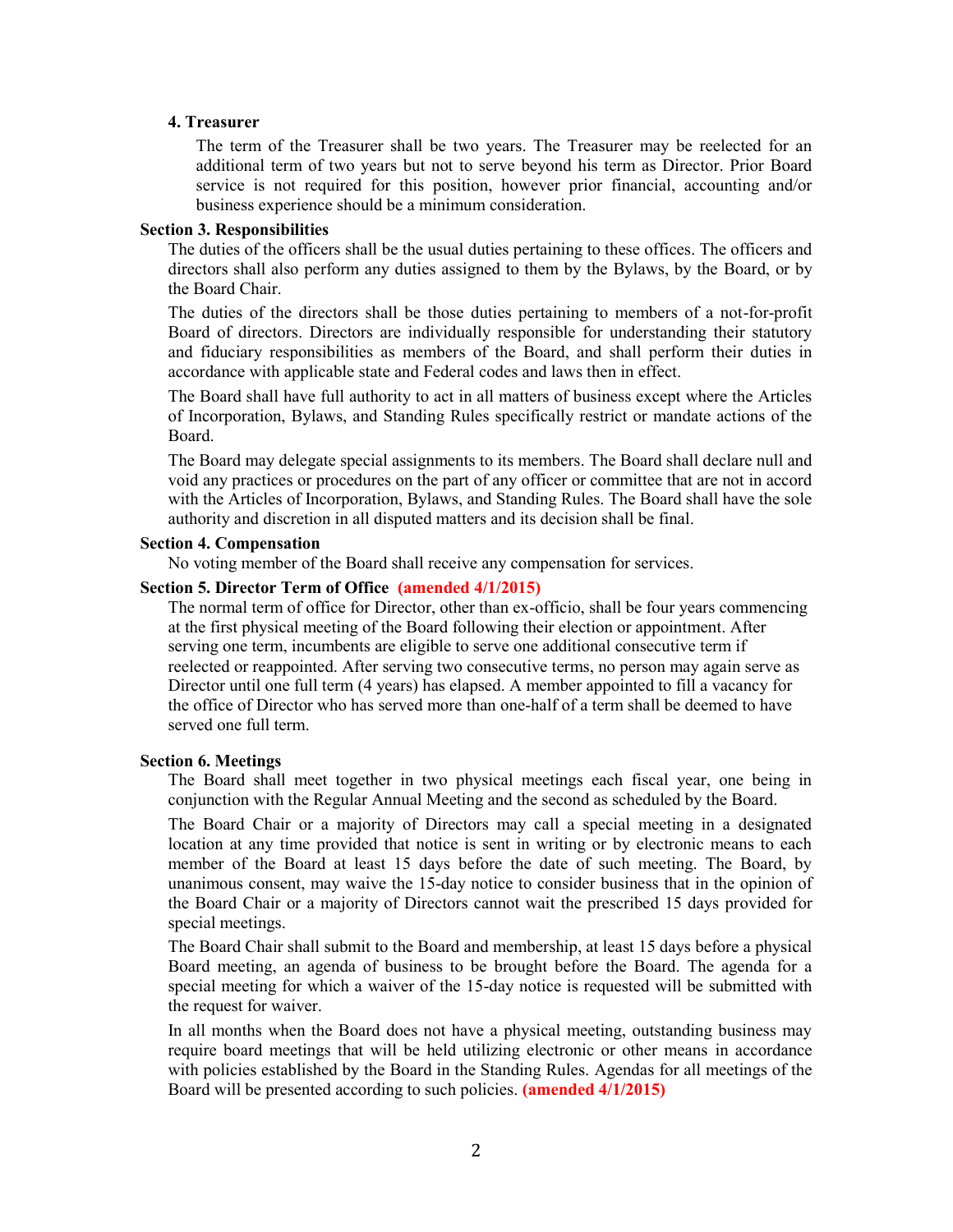### **Section 7. Quorum**

A majority of the full Board shall constitute a quorum.

## **Section 8. Removal**

A member of the Board may be removed from his position for any reason upon a 3/4 or greater majority vote of the full Board, or for two consecutive absences from the Board's physical meetings, as described in Section 6 of this Article.

## **Section 9. Indemnification, Liability, and Insurance**

The responsibility of the NAWCC with regard to indemnification, liability and insurance for directors, officers, employees and agents of NAWCC is defined herewith. These responsibilities and provisions, however, shall not apply to any action or omission giving rise to a claim that is determined to constitute self-dealing, willful misconduct, or recklessness. Further, an amendment or repeal of this Bylaw shall have no effect with respect to any action or omission occurring prior to such amendment or repeal.

## **(a) Indemnification**

The NAWCC shall indemnify any director or officer, and may indemnify any employee or agent, who was, is, or is threatened to be made a party to any legal matter including an action by or in the right of the NAWCC, by reason of his holding or having held such position. Such indemnification shall be to the full extent permitted by law, including but not limited to the provisions of the Nonprofit Corporation Laws of 1988 of the Commonwealth of Pennsylvania as amended from time to time, hereinafter the NCL. Upon any modification of the NCL, the provisions of this Article I Section 9 shall be deemed to have been amended with immediate effect for the benefit of all persons covered herein.

### **(b) Liability**

A director or officer of the NAWCC shall not be personally liable, as such, for monetary damages for any action taken, or for any failure to take such action, unless the director or officer has breached or failed to perform the duties of his or her office under Subchapter B ("Fiduciary Duty") of Chapter 57 of the NCL and the breach or failure to perform constitutes self-dealing, willful misconduct or recklessness.

This Bylaw shall not apply to the personal responsibility or liability of a director or officer pursuant to any criminal statute or for the payment of local, state, or federal taxes.

## **(c) Insurance**

The NAWCC shall purchase and maintain insurance on behalf of any person who is or was a NAWCC director or officer, and may extend such coverage to any person serving as a representative of the NAWCC, or is or was serving at the request of the NAWCC as a representative of another entity, against any liability asserted and/or incurred by such person in any such capacity, or arising out of his or her stature as such, whether or not the NAWCC has the power to indemnify such person against such liability under the laws of this or any other state.

### **(d) Authority**

Notwithstanding anything to the contrary, NAWCC its agents or designees be and are hereby authorized and empowered, in the name of and on behalf of NAWCC, to take any actions, to pay such costs and expenses and to execute in the name and on behalf of NAWCC, all agreements, instruments and documents which shall be necessary or appropriate to carry out the intent and accomplish the purposes of this Article I Section 9.

### **ARTICLE II. EXECUTIVE DIRECTOR**

### **Section 1. Appointment**

The Board shall appoint the Executive Director.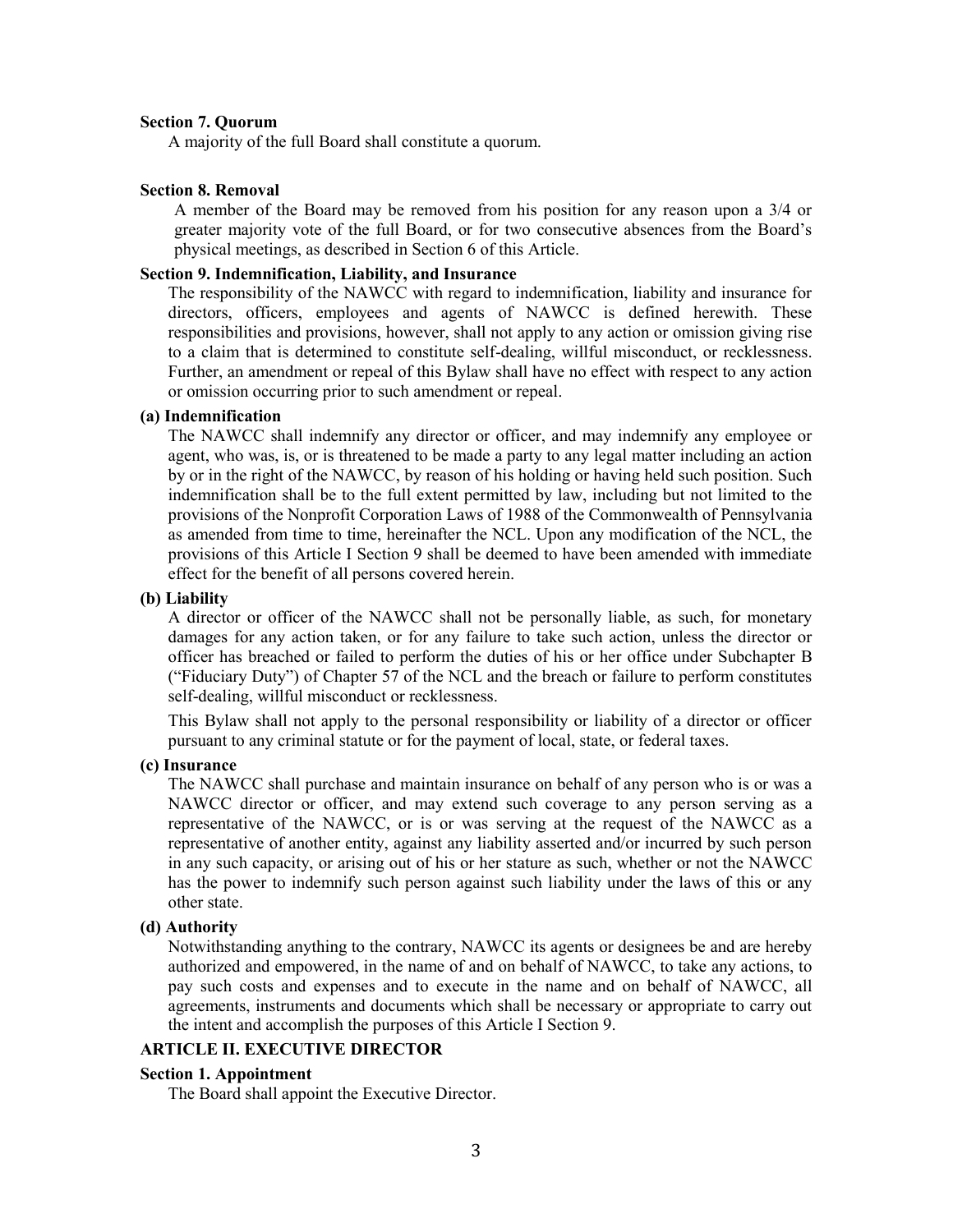#### **Section 2. Responsibilities**

The Executive Director shall report to the Board. The Executive Director shall be responsible for day-to-day operations within the limits of his Delegation of Authority as defined in the Standing Rules.

## **Section 3. Employees**

The Executive Director shall have the authority to engage the services of employees and to compensate them for their services. Employees will not be required to be Members. No employee or their family members shall be eligible to seek or hold Board membership or elective membership of the Nominations and Elections Committee, hereinafter NEC, until three years after the employee ceases NAWCC employment.

## **ARTICLE III. COMMITTEES**

## **Section 1. Purpose and Duties**

The NAWCC organizational structure incorporates volunteer committees to provide for Member and public participation in its programs, operations, and workings, and to minimize the number of permanent staff required for conducting business. Standing Committees are established and defined in this Article. The Board shall have authority to create, modify, and terminate all other committees as defined herein or in the Standing Rules. Further, where not already described in this Article III, the Board shall establish responsibilities for committees to be incorporated in the Standing Rules.

The Board Chair and the Executive Director will be ex officio nonvoting members of all committees with the exception that the Board Chair will not be a member of the Awards, Ethics, or NEC.

## **Section 2. Standing Committees**

Standing Committees shall report to the Board, and may be changed only by vote of the Membership.

# **(a) Awards Committee**

The Awards Committee shall be responsible for administering all award and recognition programs established by the Board. The Committee shall make itself sufficiently informed of relevant activity at all organizational levels to fulfill the Board's objectives for each such program. Board members, excluding the Executive Director, shall not serve on the Awards Committee.

#### **(b) Bylaws and Procedures Committee**

The Bylaws and Procedures Committee shall be responsible for ongoing review of the Bylaws and shall recommend changes to the Board for consideration by the membership as warranted. The Committee shall also be responsible for maintaining the master copies of the Standing Rules, including procedures deemed necessary by the Board for the operation of the NAWCC and its offices and committees. A current copy of the Bylaws and Standing Rules shall be maintained at NAWCC's corporate office.

### **(c) Ethics Committee**

The Ethics Committee shall be responsible for the investigation of any charge of unethical activity brought against a Member or Chapter by another Member, and recommend the appropriate action, if any, to be taken by the Board under Article IX of these Bylaws. Board members, excluding the Executive Director, shall not serve on the Ethics Committee.

### **(d) Finance Committee**

- 1. The Finance Committee shall be responsible for oversight and audit of financial management activities, including investment as well as accounting operations.
- 2. The Committee shall annually recommend appointment of an independent accounting firm as Auditor, for approval by the Board.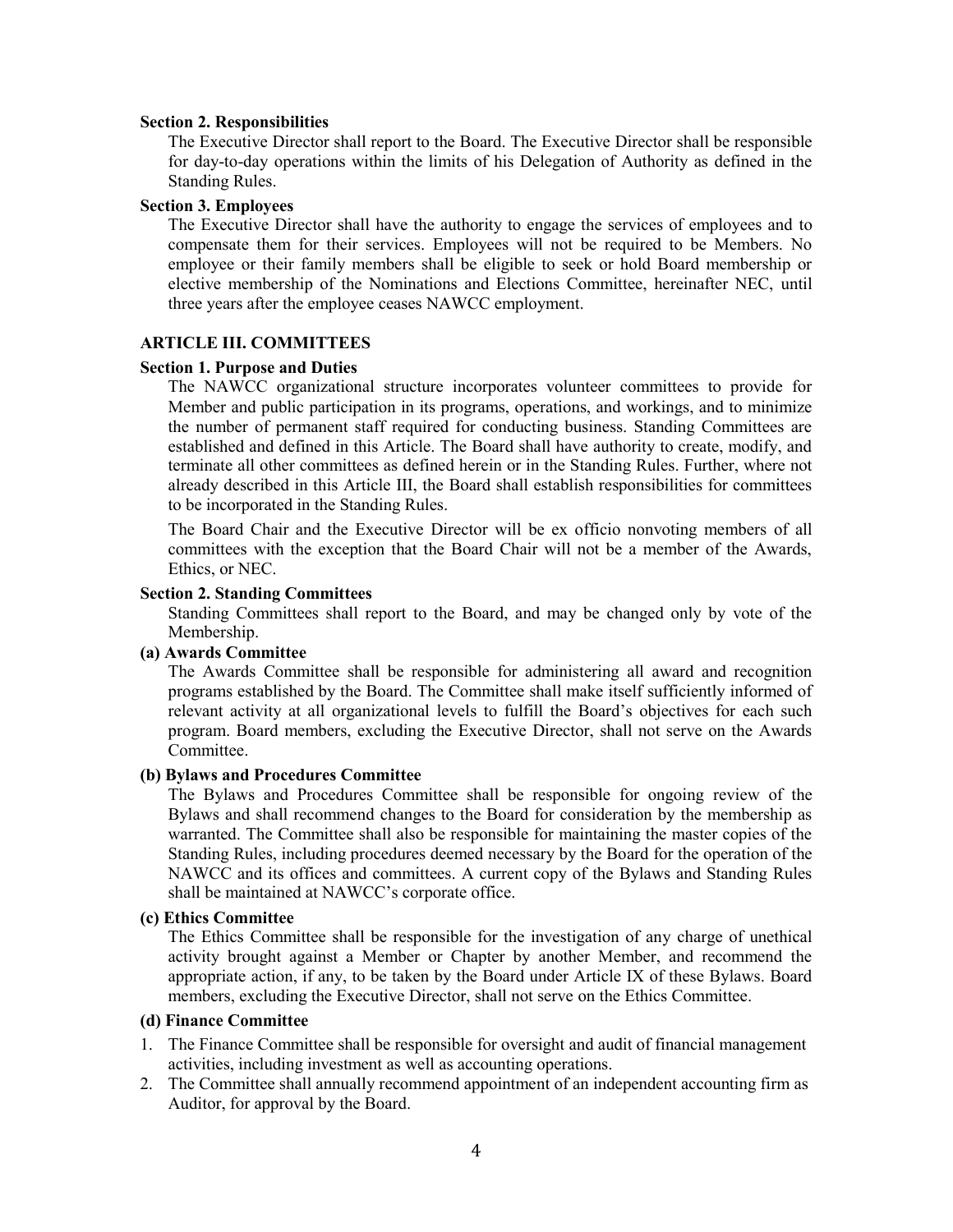- 3. The Committee shall recommend to the Board objectives and guidelines for management of investment funds, including endowment and other restricted and unrestricted funds. The Committee shall recommend professional investment managers for Board approval, serve as liaison between the Board and the investment managers, and generally provide oversight and guidance for the investment of the NAWCC's financial assets.
- 4. The Treasurer shall serve as Chair of the Finance Committee.

## **(e) The Library Collections Committee**

The Library Collections Committee, together with the Executive Director, shall be responsible for developing and recommending policies for the Library and Research Center collections to the Board for approval, including collections management, acquisitions, accession, and deaccession of books and other horological written material, the accepting of donations, and the disposal of duplicate and redundant books and other materials. The Committee shall also provide oversight of the policies established by the Board for the collections of the Library and Research Center.

## **(f) Museum Collections Committee**

The Museum Collections Committee, together with the Executive Director, shall be responsible for developing and recommending policies for the Museum collections to the Board for approval including collections management, acquisitions, collections development, accession and deaccession of articles for the Museum, and other matters pertinent to the collections of the Museum. The Committee shall also provide oversight of the policies established by the Board for collections of the Museum.

## **(g) Nominating and Elections Committee**

- 1. The Nominating and Elections Committee, hereinafter NEC, shall be responsible for conducting the election and appointment processes as set forth in Article IV.
- 2. The NEC shall be composed of two (2) members selected by the Board from Directors serving on the Board (but with the incumbent Board Chair ineligible), two (2) members elected by the Members from candidates who have prior Board service including those who served on Council or as a Trustee of NAWCC's predecessor organizations, and the Executive Director as an ex officio nonvoting member. All candidates must agree not to stand for election or appointment to the Board during their tenure on the NEC. Their term will commence at the time of the first physical meeting of the Board following their election or appointment. If a vacancy occurs or a vacant Board-appointed position cannot be filled by a member of the current Board, the Board may appoint a member with prior Board service.

 3 The NEC shall ensure there are at least two more candidates than open elected Director positions and two candidates for the elected NEC position to complete the slate of candidates "(Amended 4/2017)

4 The NEC shall provide a listing of qualifications for all candidates to be included with the election ballot, and ensure the eligibility of all candidates prior to their names being placed n the ballot by review of self-nomination forms, petitioner's personal information and by personal interviews

. 5 The NEC will elect its Chair from among its voting members

### **Section 3. Operational and Functional Committees**

The Board may establish other Committees of an operational or functional nature as needed and will determine their reporting relationship. The responsibilities of each such committee will be incorporated into the Standing Rules.

### **Section 4. Special Committees**

The Board will appoint Special Committees to address specific tasks, initiatives, and needs as appropriate. The Board will also determine to whom each such Special Committee will report. The term of the Special Committees will be limited to the remaining term of the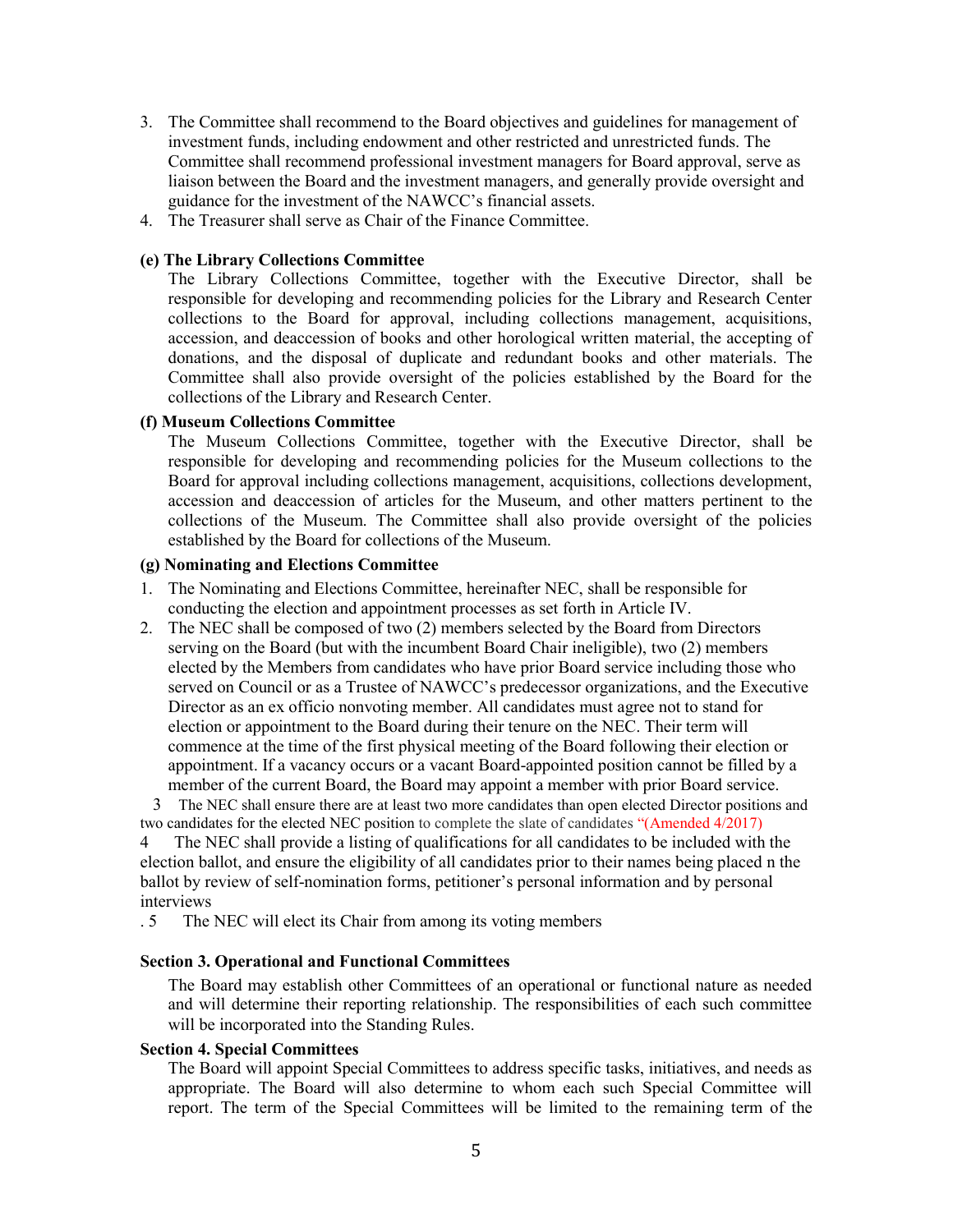appointing Board unless terminated earlier.

# **Section 5. Committee Chairs and Membership**

The Board will appoint Committee Chairs unless otherwise specified in these Bylaws or the Standing Rules. The members of each committee shall be selected and appointed by the Committee Chair subject to conditions these Bylaws, the Standing Rules, and the Board may impose. Board members shall be expected to serve on one or more committees as either Chair or member.

## **Section 6. Compensation**

No committee member of the NAWCC shall receive compensation for services.

## **ARTICLE IV. ELECTIONS AND APPOINTMENTS**

## **Section 1. Positions**

Commencing in June 2005 and every two years thereafter six Director positions and two NEC positions shall be filled by election or appointment:

- (a) Three or four Directors elected by the Members.
- (b) Three or two Directors appointed by majority vote of the outgoing Board.
- (c) One member of the NEC appointed by the Board.
- (d) One member of the NEC elected by the Members.

Those newly elected or appointed shall take office at the first physical Board meeting following the election.

## **Section 2. Eligibility**

### **(a) Director Candidates**

To be eligible for election or appointment as a Director, a Member must have no felony convictions, must have no disciplinary actions against them as a result of an ethics complaint or violation, and if elected or appointed must be willing to perform the job of Director including, if so appointed or elected by the Board, to serve on a Committee as member or as Chair, or as an officer of the Board. All candidates must be prepared to be interviewed by the NEC for verification of eligibility, and to certify an understanding and willingness to be subject to and including without limitation the common law and statutory fiduciary responsibilities of not-for-profit corporation Board members.

### **(b) NEC Candidates**

In addition to the requirements of Article IV Section  $2(a)$ , prerequisites for NEC candidates for election or appointment are defined in Article III Section 2(g), Nominating and Elections Committee. Candidates for NEC elected member positions may be nominated by the NEC, by another NAWCC Member, or by self-nomination.

### **(c) Candidacy for Director**

Subject to Article II Section 3 and to Article IV Section 2(a), candidates for election or appointment as a Director may be nominated by the NEC, by another NAWCC Member, or by self-nomination. The nomination process is further defined in the Standing Rules.

### (**d) Candidacy for Elected Director by Petition**

Subject to Article II Section 3 and to Article IV Section 2(a), and in addition to the methods described in Article IV Section 2(c), any Member who desires to stand for election as a Director may do so by petition, having secured no less than 250 valid Member signatures. All petitions must be received by the NEC prior to close of nominations. The petition process is further defined in the Standing Rules.

### **(e) Limitations**

### **1. Self-Nominated Candidates**

The total number of candidates by self-nomination or nomination by other NAWCC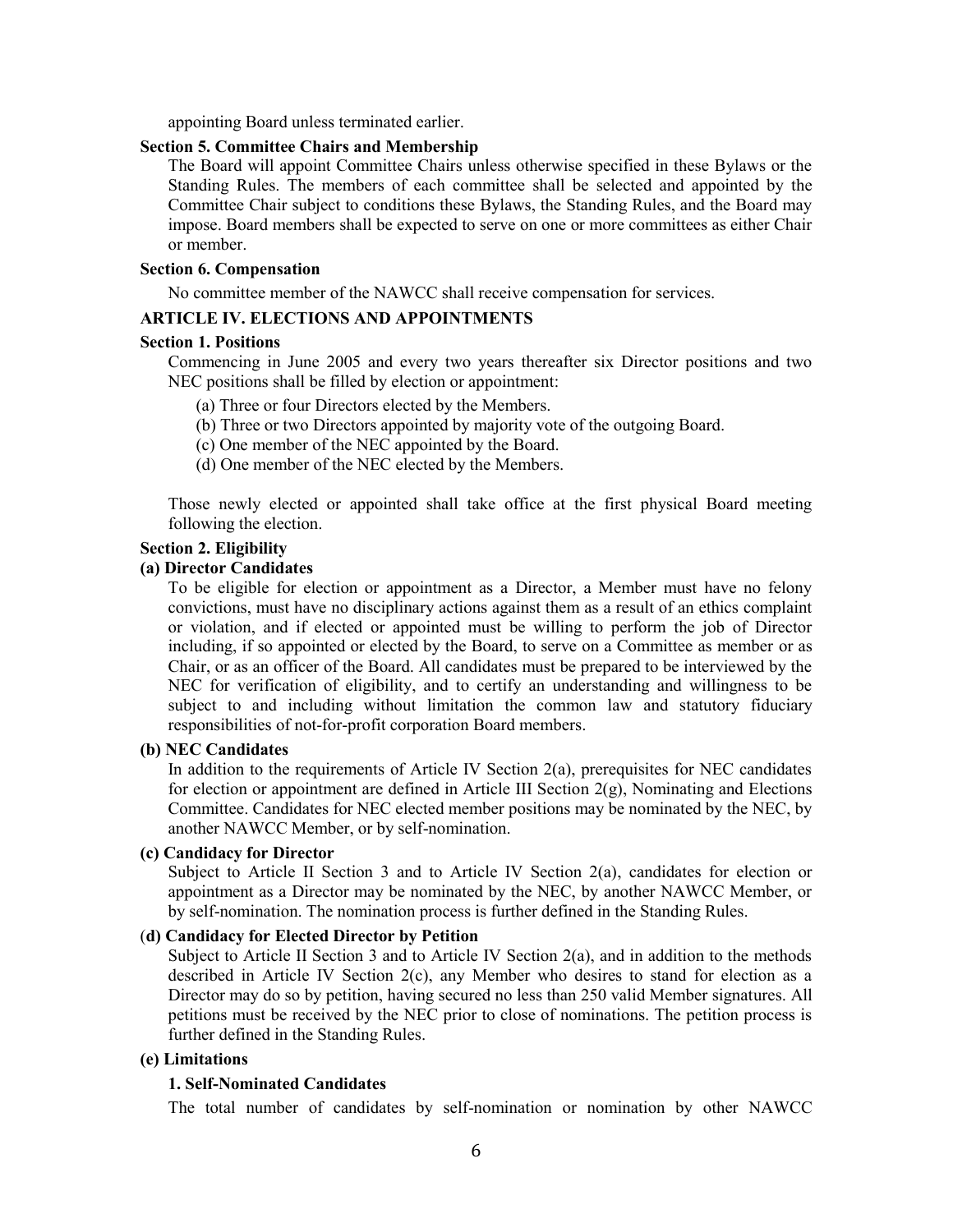Members for each open elected position shall be limited to a maximum of five, with the NEC being responsible to select those candidates whose names will appear on the ballot should there be more than five such nominations per open position. There shall be no limit on the number of self-nominated candidates for appointed positions.

#### **2. Petition Candidates**

There shall be no limitation to the number of Petition Candidates for any open elected Director position.

# **Section 3. Responsibility**

The NEC shall be responsible to:

(a) Manage the election and appointment processes according to policies set forth in these Bylaws and the Standing Rules, to include call for nominations, publishing of the list of qualified candidates in a timely manner, preparation of the Official Ballot, and oversight of the election itself;

(b) Ensure there are at least two more candidates than open elected Director positions and two candidates for the elected NEC position to complete the slate of candidates.

# (**amended 12/1/2017)**

(c) Interview all potential candidates to verify their eligibility prior to their names being placed on the ballot for any elected position, or on a list of nominees for any appointed position;

(d) Provide a summary of qualifications to the Board of recommended appointed Director nominees;

(e) Recommend candidates to the Board for appointment to fill any Board vacancy occurring outside the normal election or appointment cycle; and

(f) Continually seek to identify candidates for both elected and appointed Director positions.

## **Section 4. Ballot for Election of Directors and NEC Members**

Subject to Section 2 of this Article, the NEC shall prepare the Official Ballot that shall contain names of self-nominated candidates, names of candidates nominated by other NAWCC Members, names of petition candidates for Director, and names of candidates selected by the NEC if there are an insufficient number of otherwise qualified candidates for the open positions

#### **Section 5. Voting Procedure**

Each election year, the Official Ballot shall be sent to each Member by the means of distribution as defined in the Standing Rules. **(amended 4/1/2013)**

Members shall vote by marking their choice of candidate on the Official Ballot. Completed ballots must be delivered for counting to an independent Agent appointed by the Board. Copies of the Official Ballot are invalid, and will not be accepted. The NEC shall be responsible to have official ballots, whether print or electronic, be designed so as to prevent duplication or fraud. **(amended 4/1/2015)**

The Agent must receive ballots by midnight the first business day in April of the election year to be considered valid unless the NEC has authorized an extension.

The Board may authorize electronic ballots and electronic voting for elections. Policies for the implementation and use of this means of voting will be incorporated in the Standing Rules

## **Section 6. Certification**

.

The candidates receiving the greatest number of votes as compiled by the Agent and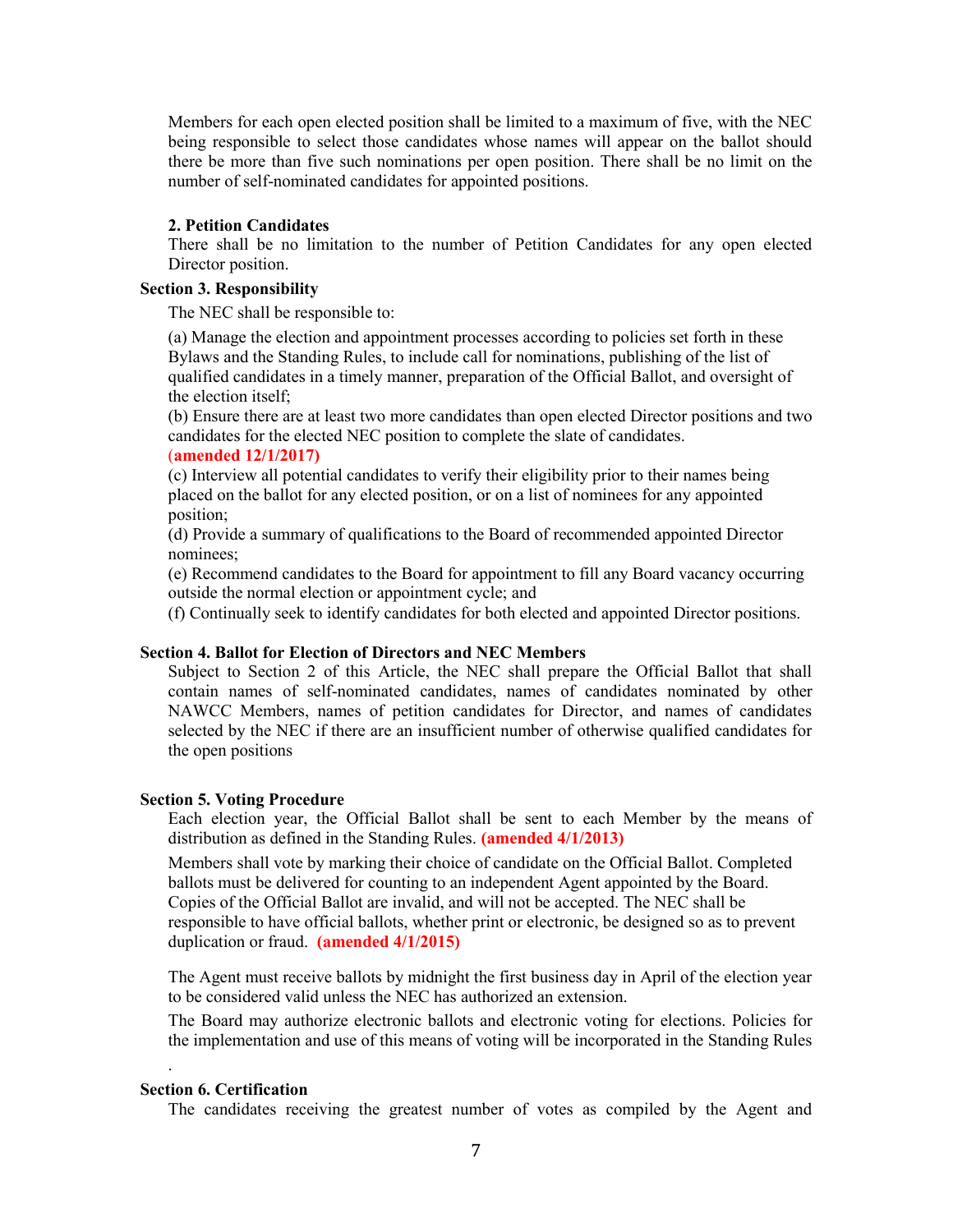presented in its report, upon certification by the Chair of the NEC, shall be declared elected. In case of a tie, the members of the NEC shall be polled, except in the case of a tie for the elected NEC member the outgoing Board will be polled. The candidate receiving the greatest number of votes in either poll shall be declared elected. The NEC Chair shall make a preliminary certification to the Chair of the Board. Final certification of the election shall be made by the NEC Chair at the next physical Board meeting and announced at the next Regular Annual Meeting.

## **Section 7. Appointed Directors**

# **(a) Nominations (amended 4/1/2013)**

The NEC will issue a call for nominations for appointed Directors by means of distribution as defined in the Standing Rules. Nominations will be received until one week following close of elections. Nominations may be submitted by Members who wish to self-nominate, by members of the Board, by the Executive Director, by the NEC, and by other interested Members including candidates who were not elected to the Board. The basic qualifications for all potential candidates for appointed Directors are the same as for elected Director positions.

### **(b) Skills Requirements and Selection of Nominees**

The NEC will be responsible to work with the Board to determine skills needed to complement the makeup of the Board, and on review of all potential nominees develop a summary of their qualifications for presentation to the Board. The NEC will then develop a nominee list for the open appointed Director positions, recommending one nominee for each open position.

## **(c) Confirmation of Appointments**

Within 15 days following close of the elections for elected positions, the NEC will submit its nominee list for appointed Director positions to the outgoing Board. The Board will convene a special electronic meeting to confirm the successful nominees on an individual basis, which requires a majority vote of the full Board. If any nominees are not confirmed, within one week of any negative vote the NEC must submit an additional nominee for each vacant position until all appointed Director positions are filled.

# **Section 8. Vacancies**

## **(a) Selection of Candidates**

In the event a vacancy should occur on the Board, the NEC shall select one or more qualified nominees for the vacant position, using the same criteria as for selecting candidates for elected or appointed Director positions. Any needed skills lost by the vacancy should be considered.

### **(b) Confirmation of Appointment**

Confirmation of the appointment of the successful nominee to fill the unexpired portion of the term of the vacancy requires a majority vote of the full Board. This may be done at a Regular, Special, or Electronic Meeting.

# **ARTICLE V. FUNCTIONS**

The NAWCC will engage in functions that further its purposes as stated in the Articles of Incorporation and these Bylaws. Such functions will be defined in the Standing Rules, and include but not be limited to or required to be those described in this Article.

### **Section 1. Education**

The NAWCC shall focus on all forms of education in the art and science of horology for the benefit of the its Members and the public, including Symposiums focusing on horological themes, courses of instruction in the repair, maintenance, and conservation of timepieces at its School of Horology, through field programs, Chapter meetings and activities, youth and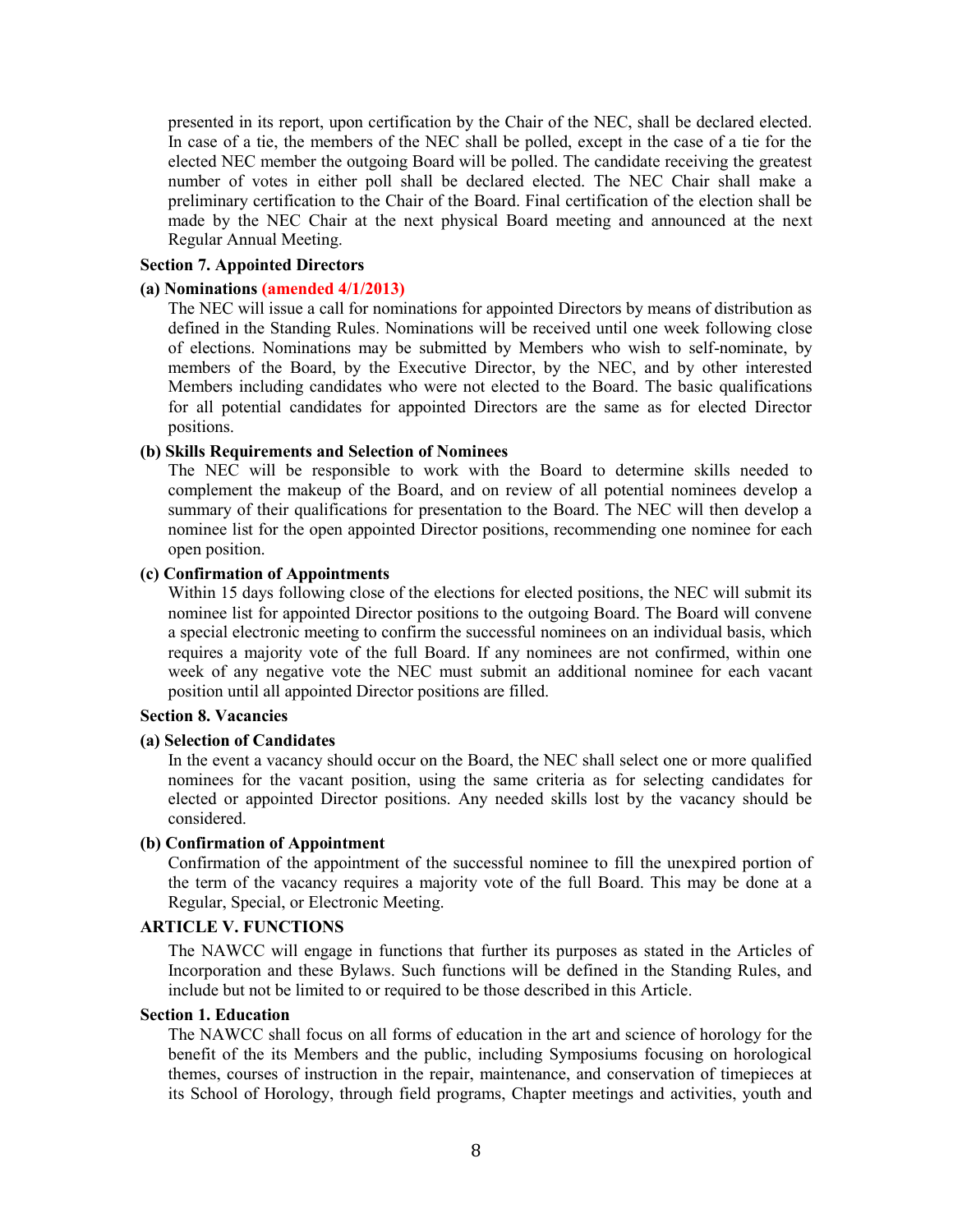adult education, and other outreach activities. The NAWCC shall also provide horological displays and programs at the Museum and other locations for the benefit and education of its membership and public. Such educational activities shall be further defined in the Standing Rules.

## **Section 2. Publications**

The NAWCC shall have an official publication to be issued periodically as defined in the Standing Rules, which shall include all official notices concerning business of the NAWCC, and which may also be published by electronic or other means. Other materials that may be published shall be of a horological nature, including affairs of the NAWCC and its Chapters.

The Board may approve other publications to be produced according to policies defined in the Standing Rules. Publications may also be distributed in electronic format as the need and justification arises.

### **Section 3. National Watch & Clock Museum**

The museum of the NAWCC shall be known as the National Watch & Clock Museum, hereinafter Museum. The Museum will operate for the benefit of Members and the general public.

## **Section 4. Library and Research Center**

The Library and Research Center of the NAWCC shall be known as the National Watch and Clock Library, hereinafter Library, and will operate for the benefit of Members and the general public.

## **ARTICLE VI. MEMBERSHIP**

#### **Section 1. Eligibility**

Eligibility for membership shall be open to persons and entities with an interest in horology upon submission of a membership application along with the payment of dues. Acceptance and continuation of membership shall be conditioned upon acceptance and adherence to the Articles of Incorporation, Bylaws, Standing Rules, and Member Code of Ethical Conduct of the NAWCC along with payment of dues. Membership in the NAWCC shall not constitute any representation or warranty by the NAWCC to such Member or any other person. The NAWCC adopts and incorporates by reference herein the non-discrimination statutes and laws of the Commonwealth of Pennsylvania and the United States Government.

### **Section 2. Categories of Membership**

The Board shall establish and regulate categories of membership, as described in the Standing Rules.

## **Section 3. Dues**

The Board shall establish the amount and timing of dues for all categories of membership.

#### **Section 4. Resignation**

A Member wishing to resign his membership shall so notify the NAWCC in writing. There shall be no remission of dues. A Member may be reinstated upon application provided he or she was a Member in good standing upon resignation, and subject to additional requirements as the Board may impose.

#### **Section 5. Roster of Members**

The Executive Director shall keep a current Roster of Members.

# **ARTICLE VII. MEMBERSHIP MEETINGS**

#### **Section 1. Regular Annual Meeting**

The Regular Annual Meeting shall be held during a National Convention, at a time and in a locale approved by the Board.

# **Section 2. Special Meetings**

The Board Chair with the approval of a majority of the full Board may call Special Meetings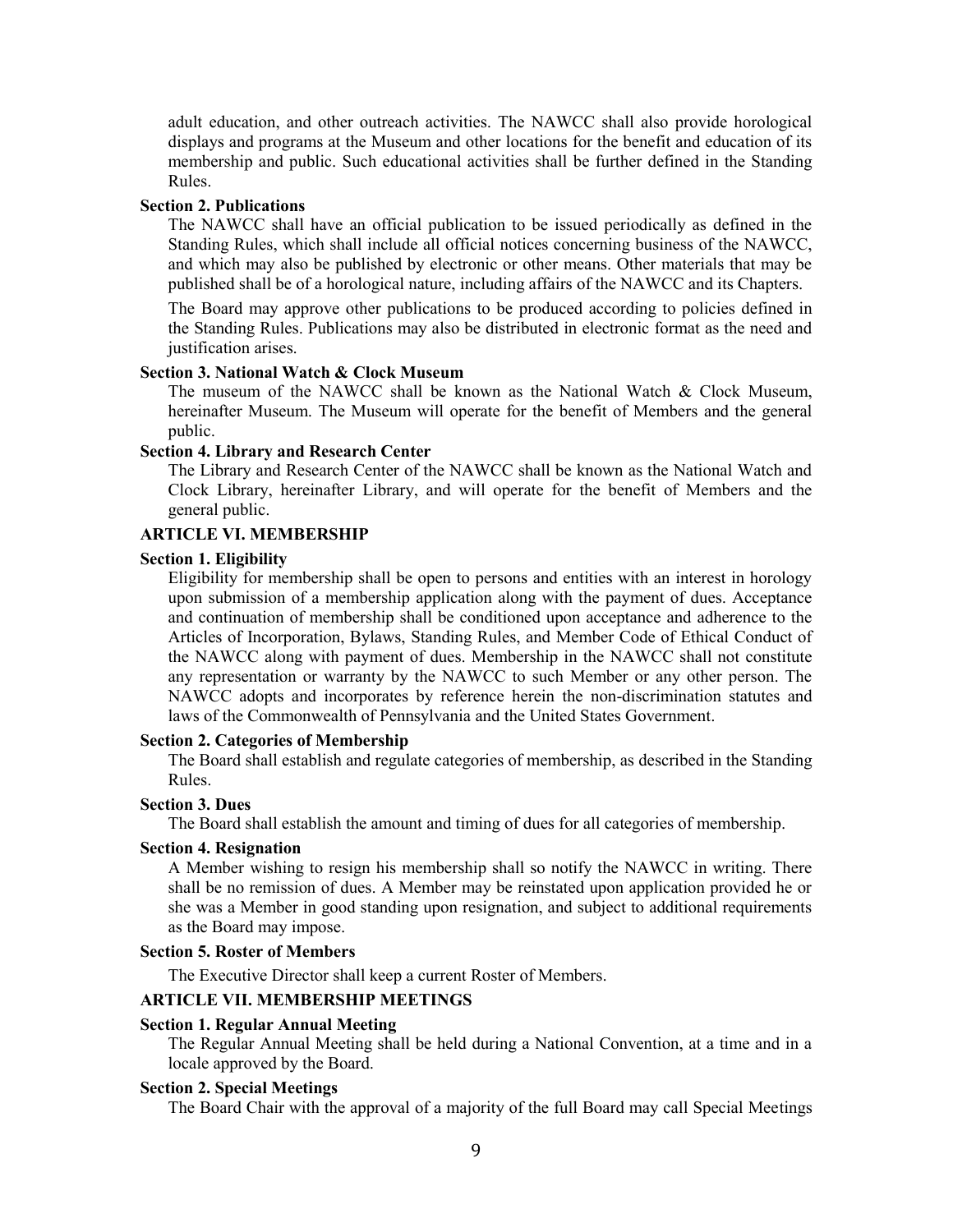of the membership at any time.

## **Section 3. Quorum**

The presence in person of 50 Members shall be necessary to constitute a quorum at either a Regular Annual Meeting or any Special Meeting.

### **Section 4. Notices**

Notices of all Regular or Special Meetings of the general membership must be sent to all Members not less than 30 days before the date of such meeting in the official NAWCC publication, by direct notification to those members who do not receive that publication, or by other equally comprehensive means as approved by the Board.

### **Section 5. National Convention**

National Conventions shall be held at least annually at times and places as approved by the Board. Educational programs and exhibits of horological material shall be included as defined in the Standing Rules.

# **10 ARTICLE VIII. CHAPTERS**

### **Section 1. Formation**

A NAWCC Chapter is a group of NAWCC Members who choose to join together to pursue their common horological interests under the auspices of the NAWCC. Chapters exist for the same purposes as the NAWCC, promoting and providing education in the art and science of horology for their members and the general public and for the preservation of horological knowledge and artifacts. The Board may grant a charter to a new Chapter provided its members accept the conditions for Chapter operation as defined in this Article VIII and the Standing Rules, including but not limited to:

•Submission of a petition or other request for formation for the purpose of being recognized as a NAWCC Chapter.

•Submission of a proposed memorandum of association and/or Bylaws together with the petition or request for formation, that are not in conflict with the requirements of the NAWCC Articles of Incorporation, Bylaws, and Standing Rules and showing that the Chapter will operate as a non-profit entity.

•Recognition of NAWCC membership requirements for Chapter membership. •Recognition of NAWCC membership requirements for Chapter officers.

The specific requirements for these items are defined in the Standing Rules.

# **Section 2. Meetings**

### **(a) Chapter Meetings**

Chapters shall hold periodic meetings on schedules suitable to the chapter members and the type of chapter, to include educational programs, marts, auctions, and other activities as appropriate. Other requirements regarding such meetings are provided in the Standing Rules.

# **(b) Regional Meetings**

Regional Meetings may be arranged by Chapters covering a period of one or more days, to include educational programs, marts, and auctions consistent with the size of the meeting. Other requirements regarding such meetings including approval of dates to be held are provided in the Standing Rules.

# **Section 3. Authority Limitation**

No Chapter shall have the power to act for or on behalf of the NAWCC in any way, except upon express written authority from the Board or the Executive Director granted for a specific purpose

#### **Section 4. Private Inurement Prohibition**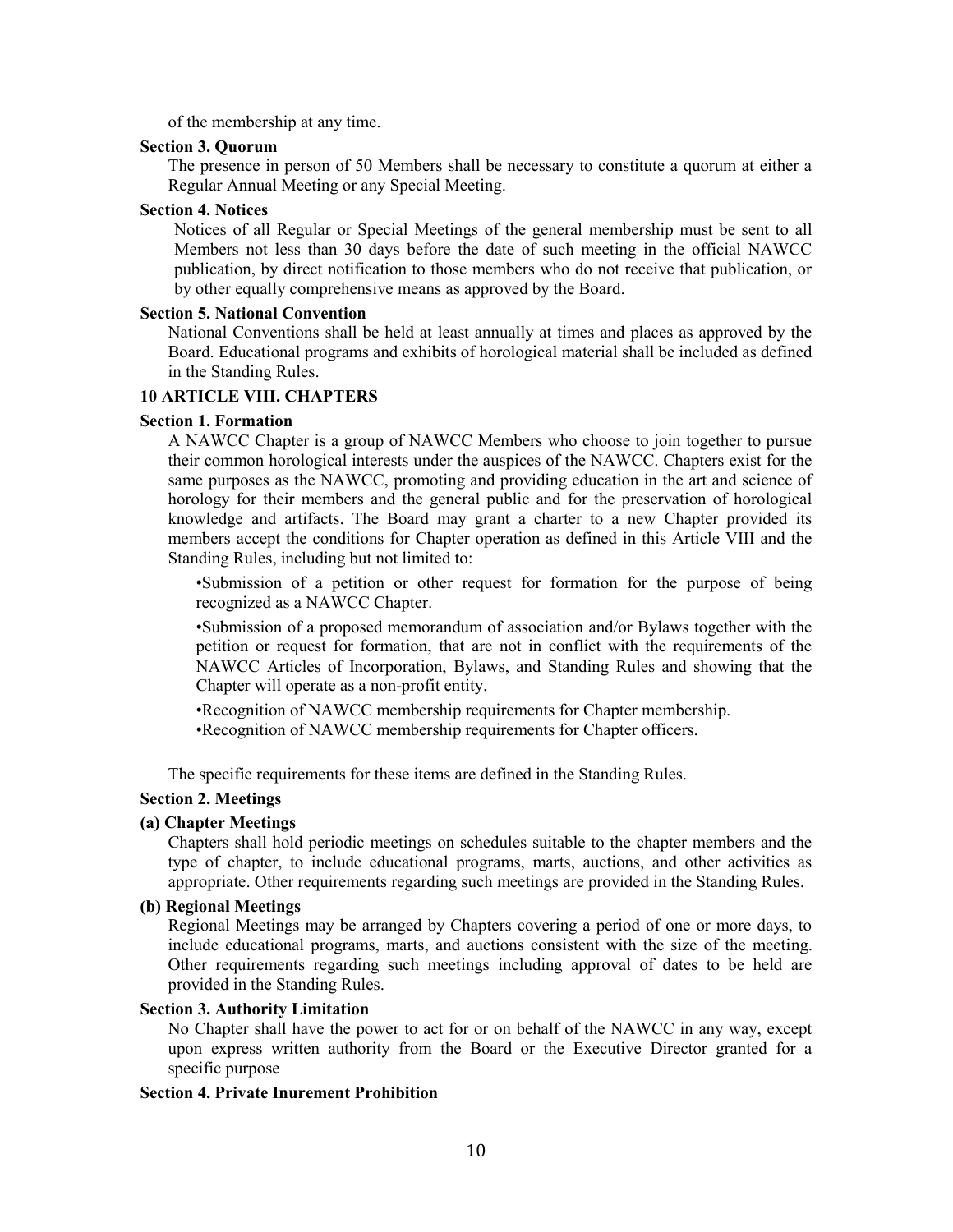No part of any Chapter's assets, including but not limited to dues, admission fees, or other receipts and encumbrances, shall be paid as compensation either directly or indirectly to any officer or member of that Chapter, nor to any person or organization directly or indirectly affiliated with an officer or member of that Chapter, for the purpose of carrying out the duties normally associated with the operation of such Chapter.

## **Section 5. Recall of Charter**

As provided in Article IX of these Bylaws, the Board by 2/3 majority vote may recall the charter of any Chapter whenever it deems such action is in the best interests of the NAWCC and chapter membership.

## **ARTICLE IX. DISCIPLINARY ACTION**

The NAWCC, after due process and hearing and by 2/3 majority vote of the Board, reserves the right to recall the charter of any Chapter or dismiss any Member at any time for failure to abide by the NAWCC, INC., 514 Poplar Street, Columbia, PA 17512 **11** Articles of Incorporation, Bylaws, Standing Rules, or Member Code of Ethical Conduct. Temporary sanctions may be imposed by the Ethics Committee or as otherwise defined in the Standing Rules.

## **ARTICLE X. FISCAL YEAR**

The Board shall establish the fiscal year of the NAWCC.

# **ARTICLE XI. RULES OF ORDER AND CONSTRUCTION**

All meetings of the Board and Regular or Special Meetings of the Members shall follow and be governed by Robert's Rules of Order 10th Edition, or later authorized edition, in all matters not specifically covered in the Articles of Incorporation, Bylaws, and Standing Rules. As used in these Bylaws, reference to either gender shall be deemed to include masculine and feminine wherever necessary or appropriate, and the singular shall include the plural, and vice versa. Article headings used herein are for convenience of reference only, and no construction or inference shall be derived therefrom.

## **ARTICLE XII. AMENDMENTS (Amended 4/1/2015)**

#### **Section 1. Amendment Proposals**

Amendments may be proposed in two ways: (1) By a proposal made by a resolution passed by the Board, or (2) By a proposal made by Petition signed by at least five percent of the Members.

## **Section 2. Categorization of Proposed Amendments**

Amendments shall be categorized by the Board as either technical and non-substantive or non-technical and substantive. Such technical and non-substantive amendments may include, but not be limited to, language cleanup, name changes, operational changes to meet regulations, and other changes or improvements to affect more efficient operations.

#### **Section 3. Amendment Proposal Publication**

Amendment proposals of both categories passed by the Board or received by Petition shall be distributed by means as defined in the Standing Rules.

### **Section 4. Voting**

## **(a)Technical and Non-substantive Amendments**

Technical and non-substantive amendments proposed either by the Board or by Petition may be voted on by the Board, after a 30-day notice period, and will require a <sup>3</sup>/<sub>4</sub> affirmative vote for approval. If approved, Technical and non-substantive Amendments shall become effective immediately.